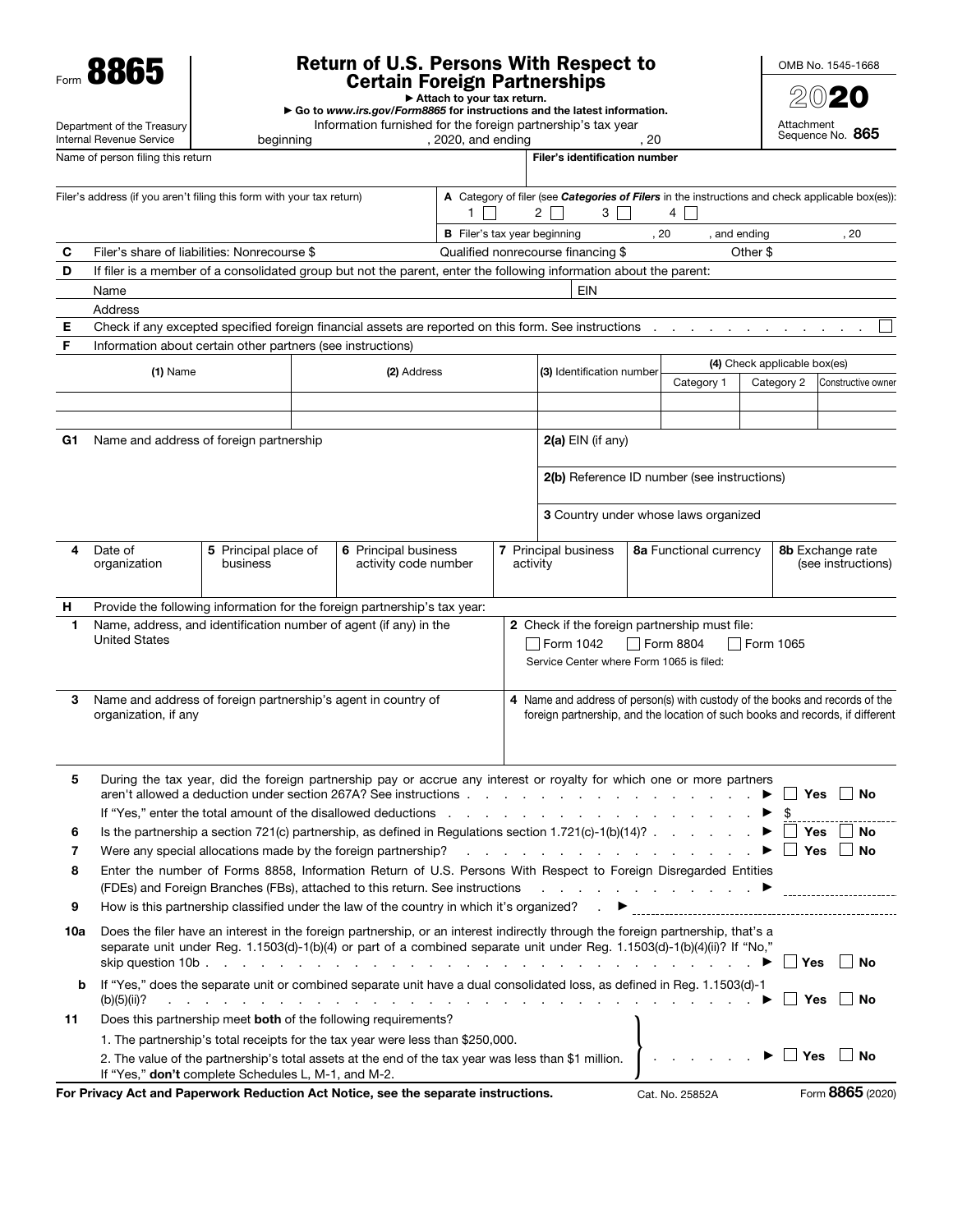| Form 8865 (2020)               |                                                                                                                                                                                                                                                                                                                                                                                                                                                                                                                                                                                                          |                                                                  |                                             |      |         |                        |                      |                      |                                                                                                                               |  |                                    |                                                                                                                                                                                                                                                                                                                                                                                                                                                                                                              |                                  |                                                                |                                                 |                                    |               |                     |         | Page 2             |
|--------------------------------|----------------------------------------------------------------------------------------------------------------------------------------------------------------------------------------------------------------------------------------------------------------------------------------------------------------------------------------------------------------------------------------------------------------------------------------------------------------------------------------------------------------------------------------------------------------------------------------------------------|------------------------------------------------------------------|---------------------------------------------|------|---------|------------------------|----------------------|----------------------|-------------------------------------------------------------------------------------------------------------------------------|--|------------------------------------|--------------------------------------------------------------------------------------------------------------------------------------------------------------------------------------------------------------------------------------------------------------------------------------------------------------------------------------------------------------------------------------------------------------------------------------------------------------------------------------------------------------|----------------------------------|----------------------------------------------------------------|-------------------------------------------------|------------------------------------|---------------|---------------------|---------|--------------------|
| 12a                            | Is the filer of this Form 8865 claiming a foreign-derived intangible income deduction (under section 250) with respect to<br>any amounts listed on Schedule N?                                                                                                                                                                                                                                                                                                                                                                                                                                           |                                                                  |                                             |      |         |                        |                      |                      |                                                                                                                               |  |                                    | Yes                                                                                                                                                                                                                                                                                                                                                                                                                                                                                                          |                                  | No                                                             |                                                 |                                    |               |                     |         |                    |
| b                              |                                                                                                                                                                                                                                                                                                                                                                                                                                                                                                                                                                                                          |                                                                  | eligible income (FDDEI) $\cdots$ $\cdots$   |      |         |                        |                      | $\sim$ $\sim$ $\sim$ | <b>Contract Contract</b>                                                                                                      |  | $\sim$ $ \sim$                     | If "Yes," enter the amount of gross income derived from sales, leases, exchanges, or other dispositions (but not licenses)<br>from transactions with or by the foreign partnership that the filer included in its computation of foreign-derived deduction                                                                                                                                                                                                                                                   |                                  |                                                                |                                                 |                                    |               |                     |         |                    |
| c                              |                                                                                                                                                                                                                                                                                                                                                                                                                                                                                                                                                                                                          |                                                                  | filer included in its computation of FDDEI. |      |         |                        |                      |                      |                                                                                                                               |  |                                    | If "Yes," enter the amount of gross income derived from a license of property to or by the foreign partnership that the                                                                                                                                                                                                                                                                                                                                                                                      |                                  |                                                                |                                                 |                                    |               |                     |         |                    |
| d                              |                                                                                                                                                                                                                                                                                                                                                                                                                                                                                                                                                                                                          |                                                                  | included in its computation of FDDEI        |      |         |                        | $\sim$ $\sim$        |                      | $\cdot$                                                                                                                       |  | $\sim$ $\sim$ $\sim$ $\sim$ $\sim$ | If "Yes," enter the amount of gross income derived from services provided to or by the foreign partnership that the filer                                                                                                                                                                                                                                                                                                                                                                                    |                                  |                                                                |                                                 |                                    |               |                     |         |                    |
| 13                             | Enter the number of foreign partners subject to section 864(c)(8) as a result of transferring all or a portion of an interest in<br>the partnership or of receiving a distribution from the partnership.<br>the contract of the contract of the contract of the                                                                                                                                                                                                                                                                                                                                          |                                                                  |                                             |      |         |                        |                      |                      |                                                                                                                               |  |                                    |                                                                                                                                                                                                                                                                                                                                                                                                                                                                                                              |                                  |                                                                |                                                 |                                    |               |                     |         |                    |
| 14                             | At any time during the tax year were any transfers between the partnership and its partners subject to the disclosure<br>requirements of Regulations section 1.707-8?.                                                                                                                                                                                                                                                                                                                                                                                                                                   |                                                                  |                                             |      |         |                        |                      |                      |                                                                                                                               |  |                                    | Yes                                                                                                                                                                                                                                                                                                                                                                                                                                                                                                          |                                  | No                                                             |                                                 |                                    |               |                     |         |                    |
| 15a<br>b                       |                                                                                                                                                                                                                                                                                                                                                                                                                                                                                                                                                                                                          |                                                                  |                                             |      |         |                        |                      |                      |                                                                                                                               |  |                                    | Were there any transfers of property or money within a 2-year period between the partnership and any of its partners<br>that would require disclosure under Regs. 1.707-3 or 1.707-6? If "Yes," attach a statement identifying the transfers, the<br>amount or value of each transfer, and an explanation of the tax treatment. See instructions for exceptions ▶<br>Did the partnership assume a liability or receive property subject to a liability where such liability was incurred by a partner within |                                  |                                                                |                                                 |                                    |               | Yes                 |         | ∣ ∣No              |
|                                |                                                                                                                                                                                                                                                                                                                                                                                                                                                                                                                                                                                                          |                                                                  |                                             |      |         |                        |                      |                      |                                                                                                                               |  |                                    | a 2-year period of transferring the property to the partnership? If "Yes," attach a statement identifying the property transferred,                                                                                                                                                                                                                                                                                                                                                                          |                                  |                                                                |                                                 |                                    |               |                     |         |                    |
| <b>Not With Your</b>           | the amount or value of each transfer, the debt assumed or taken by the partnership, and an explanation of the tax treatment $\blacktriangleright$<br>Under penalties of perjury, I declare that I have examined this return, including accompanying schedules and statements, and to the best of my knowledge<br>Sign Here Only<br>and belief, it is true, correct, and complete. Declaration of preparer (other than general partner or limited liability company member) is based on all<br>if You're Filing<br>information of which preparer has any knowledge.<br><b>This Form</b><br>Separately and |                                                                  |                                             |      |         |                        |                      |                      |                                                                                                                               |  | Yes                                |                                                                                                                                                                                                                                                                                                                                                                                                                                                                                                              | ∣ No                             |                                                                |                                                 |                                    |               |                     |         |                    |
| Tax Return.                    |                                                                                                                                                                                                                                                                                                                                                                                                                                                                                                                                                                                                          | Signature of general partner or limited liability company member |                                             |      |         |                        |                      |                      |                                                                                                                               |  |                                    |                                                                                                                                                                                                                                                                                                                                                                                                                                                                                                              | Date                             |                                                                |                                                 |                                    |               |                     |         |                    |
| <b>Paid</b><br><b>Preparer</b> |                                                                                                                                                                                                                                                                                                                                                                                                                                                                                                                                                                                                          | Print/Type preparer's name                                       |                                             |      |         |                        | Preparer's signature |                      |                                                                                                                               |  | Date                               |                                                                                                                                                                                                                                                                                                                                                                                                                                                                                                              |                                  |                                                                | PTIN<br>Check $\vert \vert$ if<br>self-employed |                                    |               |                     |         |                    |
| <b>Use Only</b>                |                                                                                                                                                                                                                                                                                                                                                                                                                                                                                                                                                                                                          |                                                                  | Firm's name $\blacktriangleright$           |      |         |                        |                      |                      |                                                                                                                               |  |                                    |                                                                                                                                                                                                                                                                                                                                                                                                                                                                                                              |                                  |                                                                |                                                 | Firm's EIN ▶                       |               |                     |         |                    |
|                                |                                                                                                                                                                                                                                                                                                                                                                                                                                                                                                                                                                                                          |                                                                  | Firm's address ▶                            |      |         |                        |                      |                      |                                                                                                                               |  |                                    |                                                                                                                                                                                                                                                                                                                                                                                                                                                                                                              |                                  |                                                                |                                                 | Phone no.                          |               |                     |         |                    |
| <b>Schedule A</b>              |                                                                                                                                                                                                                                                                                                                                                                                                                                                                                                                                                                                                          |                                                                  |                                             | Name |         | Owns a direct interest |                      |                      | interest you constructively own. See instructions.                                                                            |  | Address                            | Constructive Ownership of Partnership Interest. Check the boxes that apply to the filer. If you check<br>box <b>b</b> , enter the name, address, and U.S. taxpayer identification number (if any) of the person(s) whose<br>b                                                                                                                                                                                                                                                                                |                                  | Owns a constructive interest<br>Identification number (if any) |                                                 |                                    |               | Check if<br>foreign |         | Check if<br>direct |
|                                |                                                                                                                                                                                                                                                                                                                                                                                                                                                                                                                                                                                                          |                                                                  |                                             |      |         |                        |                      |                      |                                                                                                                               |  |                                    |                                                                                                                                                                                                                                                                                                                                                                                                                                                                                                              |                                  |                                                                | person                                          |                                    | partner       |                     |         |                    |
| <b>Schedule A-1</b>            |                                                                                                                                                                                                                                                                                                                                                                                                                                                                                                                                                                                                          |                                                                  |                                             |      |         |                        |                      |                      |                                                                                                                               |  |                                    | <b>Certain Partners of Foreign Partnership (see instructions)</b>                                                                                                                                                                                                                                                                                                                                                                                                                                            |                                  |                                                                |                                                 |                                    |               |                     |         | Check if           |
|                                |                                                                                                                                                                                                                                                                                                                                                                                                                                                                                                                                                                                                          |                                                                  |                                             | Name |         |                        |                      |                      |                                                                                                                               |  | Address                            |                                                                                                                                                                                                                                                                                                                                                                                                                                                                                                              |                                  |                                                                |                                                 | Identification number (if any)     |               |                     |         | foreign<br>person  |
| <b>Schedule A-2</b>            |                                                                                                                                                                                                                                                                                                                                                                                                                                                                                                                                                                                                          |                                                                  |                                             |      |         |                        |                      |                      |                                                                                                                               |  |                                    | Foreign Partners of Section 721(c) Partnership (see instructions)                                                                                                                                                                                                                                                                                                                                                                                                                                            |                                  |                                                                |                                                 |                                    |               |                     |         |                    |
|                                | Name of foreign                                                                                                                                                                                                                                                                                                                                                                                                                                                                                                                                                                                          |                                                                  |                                             |      |         |                        |                      |                      | Country of                                                                                                                    |  |                                    | U.S. taxpayer                                                                                                                                                                                                                                                                                                                                                                                                                                                                                                |                                  | Check if related to                                            |                                                 |                                    |               | Percentage interest |         |                    |
|                                | partner                                                                                                                                                                                                                                                                                                                                                                                                                                                                                                                                                                                                  |                                                                  |                                             |      | Address |                        |                      |                      | organization<br>(if any)                                                                                                      |  |                                    | identification number<br>(if any)                                                                                                                                                                                                                                                                                                                                                                                                                                                                            | U.S. transferor                  |                                                                |                                                 | Capital                            |               |                     | Profits |                    |
|                                |                                                                                                                                                                                                                                                                                                                                                                                                                                                                                                                                                                                                          |                                                                  |                                             |      |         |                        |                      |                      |                                                                                                                               |  |                                    |                                                                                                                                                                                                                                                                                                                                                                                                                                                                                                              |                                  |                                                                |                                                 |                                    | $\frac{0}{0}$ |                     |         | $\%$               |
|                                |                                                                                                                                                                                                                                                                                                                                                                                                                                                                                                                                                                                                          |                                                                  |                                             |      |         |                        |                      |                      |                                                                                                                               |  |                                    |                                                                                                                                                                                                                                                                                                                                                                                                                                                                                                              |                                  |                                                                |                                                 |                                    | $\frac{0}{0}$ |                     |         | $\frac{0}{0}$      |
| <b>Schedule A-3</b>            |                                                                                                                                                                                                                                                                                                                                                                                                                                                                                                                                                                                                          |                                                                  |                                             |      |         |                        |                      |                      | Does the partnership have any other foreign person as a direct partner?<br>direct interest or indirectly owns a 10% interest. |  |                                    | Affiliation Schedule. List all partnerships (foreign or domestic) in which the foreign partnership owns a                                                                                                                                                                                                                                                                                                                                                                                                    |                                  |                                                                |                                                 |                                    |               | Yes                 |         | <b>No</b>          |
| Name                           |                                                                                                                                                                                                                                                                                                                                                                                                                                                                                                                                                                                                          |                                                                  |                                             |      | Address |                        |                      |                      | EIN<br>(if any)                                                                                                               |  |                                    |                                                                                                                                                                                                                                                                                                                                                                                                                                                                                                              | Total ordinary<br>income or loss |                                                                |                                                 | Check if<br>foreign<br>partnership |               |                     |         |                    |
|                                |                                                                                                                                                                                                                                                                                                                                                                                                                                                                                                                                                                                                          |                                                                  |                                             |      |         |                        |                      |                      |                                                                                                                               |  |                                    |                                                                                                                                                                                                                                                                                                                                                                                                                                                                                                              |                                  |                                                                |                                                 |                                    |               |                     |         | Form 8865 (2020)   |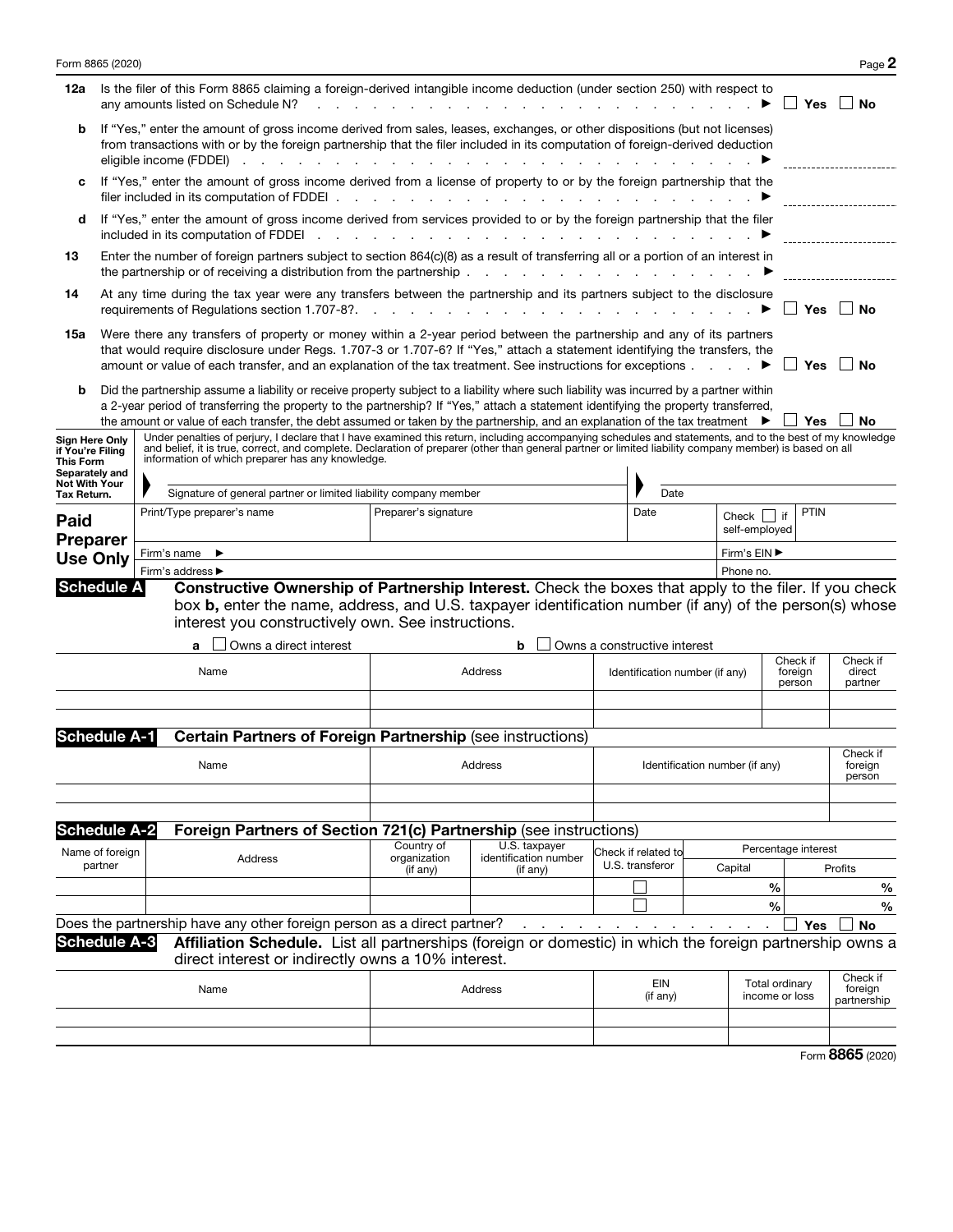| Form 8865 (2020)<br>Page 3         |                   |                                                                                                                                                                                                                                |                          |                                                                                           |                 |                     |  |  |  |
|------------------------------------|-------------------|--------------------------------------------------------------------------------------------------------------------------------------------------------------------------------------------------------------------------------|--------------------------|-------------------------------------------------------------------------------------------|-----------------|---------------------|--|--|--|
|                                    | Schedule B        | Income Statement-Trade or Business Income                                                                                                                                                                                      |                          |                                                                                           |                 |                     |  |  |  |
|                                    |                   | Caution: Include only trade or business income and expenses on lines 1a through 22 below. See the instructions for more information.                                                                                           |                          |                                                                                           |                 |                     |  |  |  |
|                                    | 1a                | Gross receipts or sales                                                                                                                                                                                                        | 1a                       |                                                                                           |                 |                     |  |  |  |
|                                    | b                 | Less returns and allowances                                                                                                                                                                                                    | 1b                       |                                                                                           | 1c              |                     |  |  |  |
| Income                             | 2                 | Cost of goods sold with a way with a way with a way with a way of goods sold with a way with a way with $\sim$                                                                                                                 |                          |                                                                                           | $\overline{2}$  |                     |  |  |  |
|                                    | 3                 | Gross profit. Subtract line 2 from line 1c (engine subseted by an application of the 2 from line 1c (engine subseted by a set of the set of the set of the set of the set of the set of the set of the set of the set of the s |                          |                                                                                           | 3               |                     |  |  |  |
|                                    | 4                 | Ordinary income (loss) from other partnerships, estates, and trusts (attach statement)                                                                                                                                         |                          | 4                                                                                         |                 |                     |  |  |  |
|                                    | 5                 | Net farm profit (loss) (attach Schedule F (Form 1040)) All Allen Allen Allen Allen Allen Allen Allen Allen All                                                                                                                 |                          | 5                                                                                         |                 |                     |  |  |  |
|                                    | 6                 | Net gain (loss) from Form 4797, Part II, line 17 (attach Form 4797)                                                                                                                                                            | 6                        |                                                                                           |                 |                     |  |  |  |
|                                    | 7                 |                                                                                                                                                                                                                                |                          |                                                                                           | 7               |                     |  |  |  |
|                                    | 8                 |                                                                                                                                                                                                                                |                          |                                                                                           | 8               |                     |  |  |  |
|                                    |                   |                                                                                                                                                                                                                                | 9                        |                                                                                           |                 |                     |  |  |  |
|                                    | 9                 | Salaries and wages (other than to partners) (less employment credits)                                                                                                                                                          |                          |                                                                                           |                 |                     |  |  |  |
|                                    | 10                | Guaranteed payments to partners enters and the contract of the contract of the contract of the contract of the contract of the contract of the contract of the contract of the contract of the contract of the contract of the |                          |                                                                                           | 10              |                     |  |  |  |
|                                    | 11                |                                                                                                                                                                                                                                |                          |                                                                                           | 11              |                     |  |  |  |
|                                    | 12                |                                                                                                                                                                                                                                |                          |                                                                                           | 12              |                     |  |  |  |
| (see instructions for limitations) | 13                |                                                                                                                                                                                                                                |                          |                                                                                           | 13              |                     |  |  |  |
|                                    | 14                | Taxes and licenses response to response the contract of the contract of the contract of the contract of the contract of the contract of the contract of the contract of the contract of the contract of the contract of the co |                          |                                                                                           | 14              |                     |  |  |  |
|                                    | 15                |                                                                                                                                                                                                                                |                          |                                                                                           | 15              |                     |  |  |  |
|                                    | 16 a              | Depreciation (if required, attach Form 4562) 16a                                                                                                                                                                               |                          |                                                                                           |                 |                     |  |  |  |
|                                    | b                 | Less depreciation reported elsewhere on return $\ldots$ $\ldots$ $\ldots$ $\mid$ 16b                                                                                                                                           |                          |                                                                                           | 16c             |                     |  |  |  |
|                                    | 17                | Depletion (Don't deduct oil and gas depletion.) (and a series and a series of the series of the Depletion of De                                                                                                                |                          |                                                                                           | 17              |                     |  |  |  |
| <b>Deductions</b>                  | 18                |                                                                                                                                                                                                                                |                          |                                                                                           | 18              |                     |  |  |  |
|                                    | 19                | Employee benefit programs response to the contract of the contract of the contract of the contract of the contract of the contract of the contract of the contract of the contract of the contract of the contract of the cont |                          | 19                                                                                        |                 |                     |  |  |  |
|                                    | 20                |                                                                                                                                                                                                                                |                          |                                                                                           | 20              |                     |  |  |  |
|                                    | 21                | Total deductions. Add the amounts shown in the far right column for lines 9 through 20                                                                                                                                         | 21                       |                                                                                           |                 |                     |  |  |  |
|                                    | 22                | Ordinary business income (loss) from trade or business activities. Subtract line 21 from line 8 .                                                                                                                              |                          |                                                                                           | 22              |                     |  |  |  |
|                                    | 23                |                                                                                                                                                                                                                                |                          |                                                                                           | 23              |                     |  |  |  |
|                                    | 24                |                                                                                                                                                                                                                                |                          |                                                                                           | 24              |                     |  |  |  |
|                                    | 25                |                                                                                                                                                                                                                                |                          |                                                                                           | 25              |                     |  |  |  |
| and Payment                        | 26                |                                                                                                                                                                                                                                |                          |                                                                                           | 26              |                     |  |  |  |
|                                    | 27                |                                                                                                                                                                                                                                | 27                       |                                                                                           |                 |                     |  |  |  |
|                                    | 28                |                                                                                                                                                                                                                                | 28                       |                                                                                           |                 |                     |  |  |  |
|                                    | 29                |                                                                                                                                                                                                                                | 29                       |                                                                                           |                 |                     |  |  |  |
| Tax                                | 30                |                                                                                                                                                                                                                                |                          |                                                                                           | 30              |                     |  |  |  |
|                                    | <b>Schedule K</b> | <b>Partners' Distributive Share Items</b>                                                                                                                                                                                      |                          |                                                                                           |                 | <b>Total amount</b> |  |  |  |
|                                    |                   |                                                                                                                                                                                                                                |                          |                                                                                           |                 |                     |  |  |  |
|                                    | 1                 | Ordinary business income (loss) (Schedule B, line 22)                                                                                                                                                                          |                          |                                                                                           | $\mathbf{1}$    |                     |  |  |  |
|                                    | 2                 | Net rental real estate income (loss) (attach Form 8825)                                                                                                                                                                        |                          |                                                                                           | $\mathbf{2}$    |                     |  |  |  |
|                                    | За                | Other gross rental income (loss)<br>the contract of the contract of the                                                                                                                                                        | За                       |                                                                                           |                 |                     |  |  |  |
|                                    | b                 | Expenses from other rental activities (attach statement)<br>and the control                                                                                                                                                    | 3 <sub>b</sub>           |                                                                                           |                 |                     |  |  |  |
|                                    | c                 | Other net rental income (loss). Subtract line 3b from line 3a .<br>$\sim$ $\sim$                                                                                                                                               |                          |                                                                                           | Зc              |                     |  |  |  |
|                                    | 4                 | Guaranteed payments: a Services<br><b>b</b> Capital<br>4a                                                                                                                                                                      | 4b                       |                                                                                           |                 |                     |  |  |  |
| Income (Loss)                      | C                 | Total. Add line 4a and line 4b                                                                                                                                                                                                 |                          | <b>Contract Contract Contract</b>                                                         | 4c              |                     |  |  |  |
|                                    | 5                 | Interest income.<br>the contract of the contract of the con-                                                                                                                                                                   |                          |                                                                                           | 5               |                     |  |  |  |
|                                    | 6                 | Dividends and dividend equivalents: a Ordinary dividends                                                                                                                                                                       | <b>Contract Contract</b> |                                                                                           | 6a              |                     |  |  |  |
|                                    |                   | Qualified dividends<br>b                                                                                                                                                                                                       | 6b                       |                                                                                           |                 |                     |  |  |  |
|                                    |                   | Dividend equivalents<br>c                                                                                                                                                                                                      | 6с                       |                                                                                           |                 |                     |  |  |  |
|                                    | 7                 | Royalties.<br>and a strain and a strain and<br>$\sim$<br>the contract of the contract of<br>$\sim$                                                                                                                             |                          |                                                                                           | $\overline{7}$  |                     |  |  |  |
|                                    | 8                 | Net short-term capital gain (loss) (attach Schedule D (Form 1065)).                                                                                                                                                            | and a state of           |                                                                                           | 8               |                     |  |  |  |
|                                    | 9a                | Net long-term capital gain (loss) (attach Schedule D (Form 1065)).                                                                                                                                                             | $\sim$                   |                                                                                           | 9а              |                     |  |  |  |
|                                    | b                 | Collectibles (28%) gain (loss)<br>the contract of the contract of the contract of the contract of the contract of the contract of the contract of                                                                              | 9b                       |                                                                                           |                 |                     |  |  |  |
|                                    | c                 | Unrecaptured section 1250 gain (attach statement)                                                                                                                                                                              | 9с                       |                                                                                           |                 |                     |  |  |  |
|                                    | 10                |                                                                                                                                                                                                                                |                          |                                                                                           | 10              |                     |  |  |  |
|                                    | 11                | Other income (loss) (see instructions)<br>$Type \blacktriangleright$                                                                                                                                                           |                          | 11                                                                                        |                 |                     |  |  |  |
|                                    | 12                |                                                                                                                                                                                                                                |                          | the control of the control of the control of the control of the control of the control of | 12              |                     |  |  |  |
|                                    | 13а               | Contributions<br>the contract of the contract of                                                                                                                                                                               |                          |                                                                                           | 13a             |                     |  |  |  |
|                                    | b                 |                                                                                                                                                                                                                                |                          |                                                                                           | 13 <sub>b</sub> |                     |  |  |  |
|                                    |                   |                                                                                                                                                                                                                                |                          | (2) Amount $\blacktriangleright$                                                          |                 |                     |  |  |  |
| <b>Deductions</b>                  | c                 | Section 59(e)(2) expenditures:<br>$(1)$ Type $\blacktriangleright$                                                                                                                                                             |                          |                                                                                           | 13c(2)          |                     |  |  |  |
|                                    | d                 | Other deductions (see instructions)<br>$Type \blacktriangleright$                                                                                                                                                              |                          |                                                                                           | 13d             |                     |  |  |  |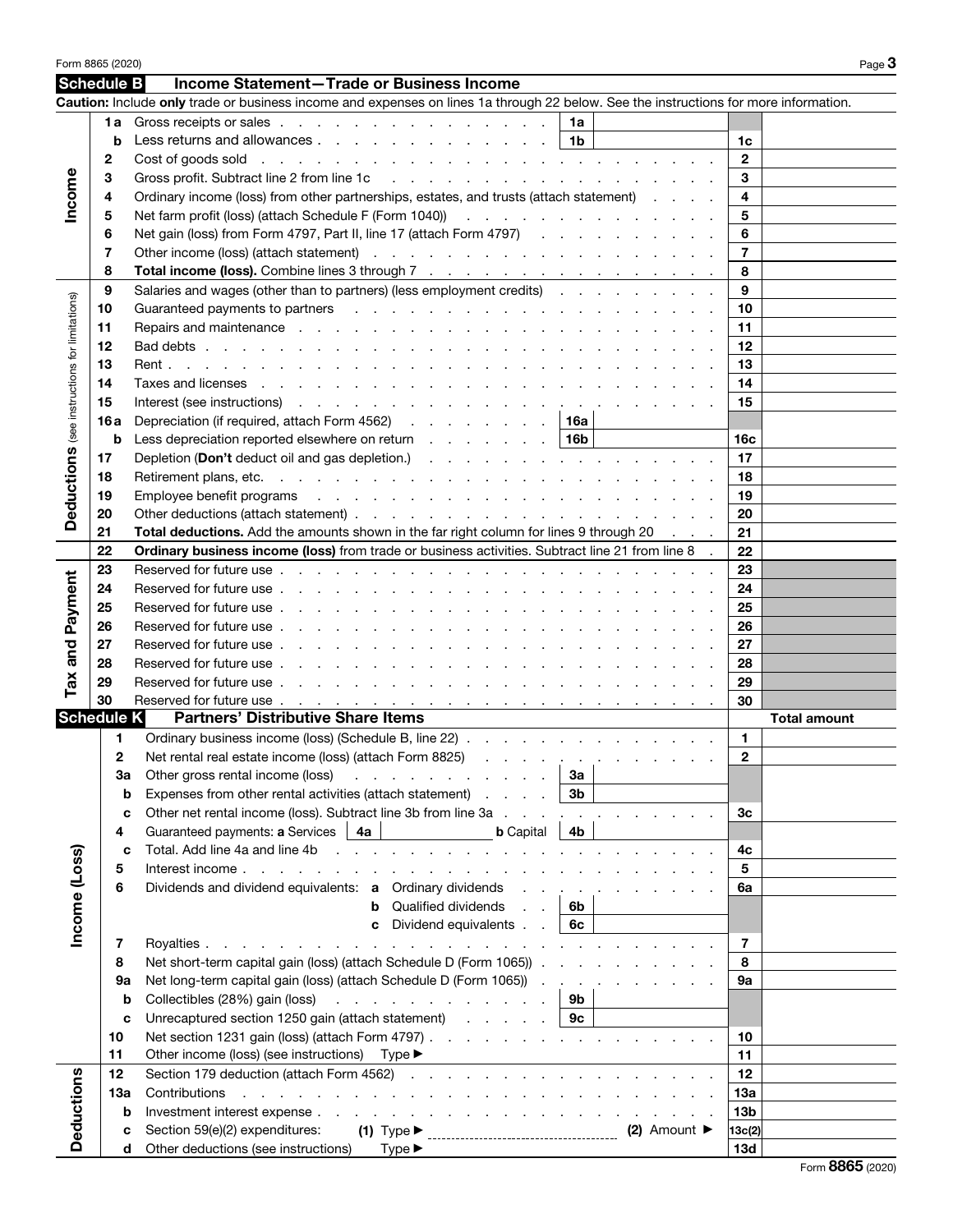| Form 8865 (2020)                          |             |                                                                                                                                                                                                                                |                                                     |                                                  |     |                 | Page 4              |
|-------------------------------------------|-------------|--------------------------------------------------------------------------------------------------------------------------------------------------------------------------------------------------------------------------------|-----------------------------------------------------|--------------------------------------------------|-----|-----------------|---------------------|
| Schedule K                                |             | Partners' Distributive Share Items (continued)                                                                                                                                                                                 |                                                     |                                                  |     |                 | <b>Total amount</b> |
|                                           | 14a         |                                                                                                                                                                                                                                |                                                     |                                                  |     | 14a             |                     |
| Self-<br>Employ-<br>ment                  | b           | Gross farming or fishing income enterstanding to the contract of the contract of the contract of the contract of the contract of the contract of the contract of the contract of the contract of the contract of the contract  |                                                     | 14 <sub>b</sub>                                  |     |                 |                     |
|                                           | c           | Gross nonfarm income exercise and a series of the series of the series of the series of the series of the series of the series of the series of the series of the series of the series of the series of the series of the seri |                                                     | 14 <sub>c</sub>                                  |     |                 |                     |
| Credits                                   | 15a         |                                                                                                                                                                                                                                |                                                     |                                                  |     | 15a             |                     |
|                                           | b           |                                                                                                                                                                                                                                |                                                     | 15 <sub>b</sub>                                  |     |                 |                     |
|                                           | c           | Qualified rehabilitation expenditures (rental real estate) (attach Form 3468)                                                                                                                                                  |                                                     | 15c                                              |     |                 |                     |
|                                           | d           |                                                                                                                                                                                                                                |                                                     | 15d                                              |     |                 |                     |
|                                           |             |                                                                                                                                                                                                                                | 15e                                                 |                                                  |     |                 |                     |
|                                           | е           | Other rental credits (see instructions)                                                                                                                                                                                        | $Type \blacktriangleright$                          |                                                  |     |                 |                     |
|                                           | f           | Other credits (see instructions)                                                                                                                                                                                               | $Type \blacktriangleright$                          |                                                  |     | 15f             |                     |
|                                           | 16a         |                                                                                                                                                                                                                                |                                                     |                                                  |     |                 |                     |
|                                           | b           |                                                                                                                                                                                                                                |                                                     | 16b                                              |     |                 |                     |
|                                           | c           | Gross income sourced at partner level entitled and a series of the series of the series of the series of the series of the series of the series of the series of the series of the series of the series of the series of the s |                                                     |                                                  |     | 16 <sub>c</sub> |                     |
|                                           |             | Foreign gross income sourced at partnership level                                                                                                                                                                              |                                                     |                                                  |     |                 |                     |
|                                           | d           |                                                                                                                                                                                                                                |                                                     | e Foreign branch category                        |     | <b>16e</b>      |                     |
|                                           | f           | Passive category $\blacktriangleright$                                                                                                                                                                                         | $g$ General category $\blacktriangleright$          | h Other (attach statement) $\blacktriangleright$ |     | 16h             |                     |
|                                           |             | Deductions allocated and apportioned at partner level                                                                                                                                                                          |                                                     |                                                  |     |                 |                     |
|                                           | Ť.          | Interest expense ▶                                                                                                                                                                                                             |                                                     | the contract of the contract of the              |     | 16i             |                     |
| Foreign Transactions                      |             | Deductions allocated and apportioned at partnership level to foreign source income                                                                                                                                             |                                                     |                                                  |     |                 |                     |
|                                           | k           | Reserved for future use ▶ <b>DECONDENT RESERVED THE RESERVED BEE I</b> Foreign branch category <b>DECONDENT</b> DECONDENT                                                                                                      |                                                     |                                                  |     | 16I             |                     |
|                                           | m           | Passive category ▶                                                                                                                                                                                                             | $\mathsf{n}$ General category $\blacktriangleright$ | • Other (attach statement) ▶                     |     | <b>16o</b>      |                     |
|                                           | р           | Total foreign taxes (check one): $\blacktriangleright$ $\Box$ Paid $\Box$ Accrued                                                                                                                                              |                                                     |                                                  |     | 16p             |                     |
|                                           | q           | Reduction in taxes available for credit (attach statement)                                                                                                                                                                     |                                                     |                                                  |     | 16a             |                     |
|                                           | r           | Other foreign tax information (attach statement)                                                                                                                                                                               |                                                     |                                                  |     |                 |                     |
|                                           | 17a         |                                                                                                                                                                                                                                |                                                     |                                                  |     | 17a             |                     |
|                                           | b           |                                                                                                                                                                                                                                |                                                     | 17 <sub>b</sub>                                  |     |                 |                     |
|                                           | c           |                                                                                                                                                                                                                                |                                                     | 17c                                              |     |                 |                     |
| Minimum Tax<br>(AMT) Items<br>Alternative | d           | Oil, gas, and geothermal properties - gross income                                                                                                                                                                             |                                                     | 17d                                              |     |                 |                     |
|                                           | е           | Oil, gas, and geothermal properties - deductions results in the case of the contract of the contract of the contract of the contract of the contract of the contract of the contract of the contract of the contract of the co |                                                     |                                                  |     | 17e             |                     |
|                                           | f           |                                                                                                                                                                                                                                |                                                     |                                                  |     | 17f             |                     |
|                                           | 18a         |                                                                                                                                                                                                                                |                                                     |                                                  |     | 18a             |                     |
| er Information                            | b           | Other tax-exempt income enters and a series and a series of the series of the series of the series of the series of the series of the series of the series of the series of the series of the series of the series of the seri |                                                     | 18 <sub>b</sub>                                  |     |                 |                     |
|                                           | c           |                                                                                                                                                                                                                                |                                                     | 18 <sub>c</sub>                                  |     |                 |                     |
|                                           | 19a         | Distributions of cash and marketable securities                                                                                                                                                                                |                                                     | 19a                                              |     |                 |                     |
|                                           | b           | Distributions of other property                                                                                                                                                                                                |                                                     | 19 <sub>b</sub>                                  |     |                 |                     |
|                                           | 20a         | Investment income                                                                                                                                                                                                              |                                                     |                                                  |     | 20a             |                     |
|                                           |             | Investment expenses                                                                                                                                                                                                            |                                                     |                                                  |     | 20 <sub>b</sub> |                     |
| る                                         | D<br>c      | Other items and amounts (attach statement)                                                                                                                                                                                     |                                                     |                                                  |     |                 |                     |
| <b>Schedule L</b>                         |             | Balance Sheets per Books. (Not required if Item H11, page 1, is answered "Yes.")                                                                                                                                               |                                                     |                                                  |     |                 |                     |
|                                           |             |                                                                                                                                                                                                                                |                                                     | Beginning of tax year                            |     |                 | End of tax year     |
|                                           |             | <b>Assets</b>                                                                                                                                                                                                                  | (a)                                                 | (b)                                              | (c) |                 | (d)                 |
|                                           |             |                                                                                                                                                                                                                                |                                                     |                                                  |     |                 |                     |
| 1.<br>2a                                  | Cash        | the contract of the contract of the contract of<br>Trade notes and accounts receivable                                                                                                                                         |                                                     |                                                  |     |                 |                     |
|                                           |             |                                                                                                                                                                                                                                |                                                     |                                                  |     |                 |                     |
| b                                         |             | Less allowance for bad debts                                                                                                                                                                                                   |                                                     |                                                  |     |                 |                     |
| З                                         | Inventories | the contract of the contract of                                                                                                                                                                                                |                                                     |                                                  |     |                 |                     |
| 4                                         |             | U.S. government obligations                                                                                                                                                                                                    |                                                     |                                                  |     |                 |                     |
| 5                                         |             | Tax-exempt securities                                                                                                                                                                                                          |                                                     |                                                  |     |                 |                     |
| 6                                         |             | Other current assets (attach statement)                                                                                                                                                                                        |                                                     |                                                  |     |                 |                     |
| 7a                                        |             | Loans to partners (or persons related to partners)                                                                                                                                                                             |                                                     |                                                  |     |                 |                     |
| b                                         |             | Mortgage and real estate loans                                                                                                                                                                                                 |                                                     |                                                  |     |                 |                     |
| 8                                         |             | Other investments (attach statement)<br>Buildings and other depreciable assets                                                                                                                                                 |                                                     |                                                  |     |                 |                     |
| 9a                                        |             |                                                                                                                                                                                                                                |                                                     |                                                  |     |                 |                     |
| b                                         |             | Less accumulated depreciation                                                                                                                                                                                                  |                                                     |                                                  |     |                 |                     |
| 10a                                       |             | Depletable assets                                                                                                                                                                                                              |                                                     |                                                  |     |                 |                     |
| b                                         |             | Less accumulated depletion                                                                                                                                                                                                     |                                                     |                                                  |     |                 |                     |
| 11                                        |             | Land (net of any amortization)                                                                                                                                                                                                 |                                                     |                                                  |     |                 |                     |
| 12a                                       |             | Intangible assets (amortizable only)                                                                                                                                                                                           |                                                     |                                                  |     |                 |                     |
| b                                         |             | Less accumulated amortization                                                                                                                                                                                                  |                                                     |                                                  |     |                 |                     |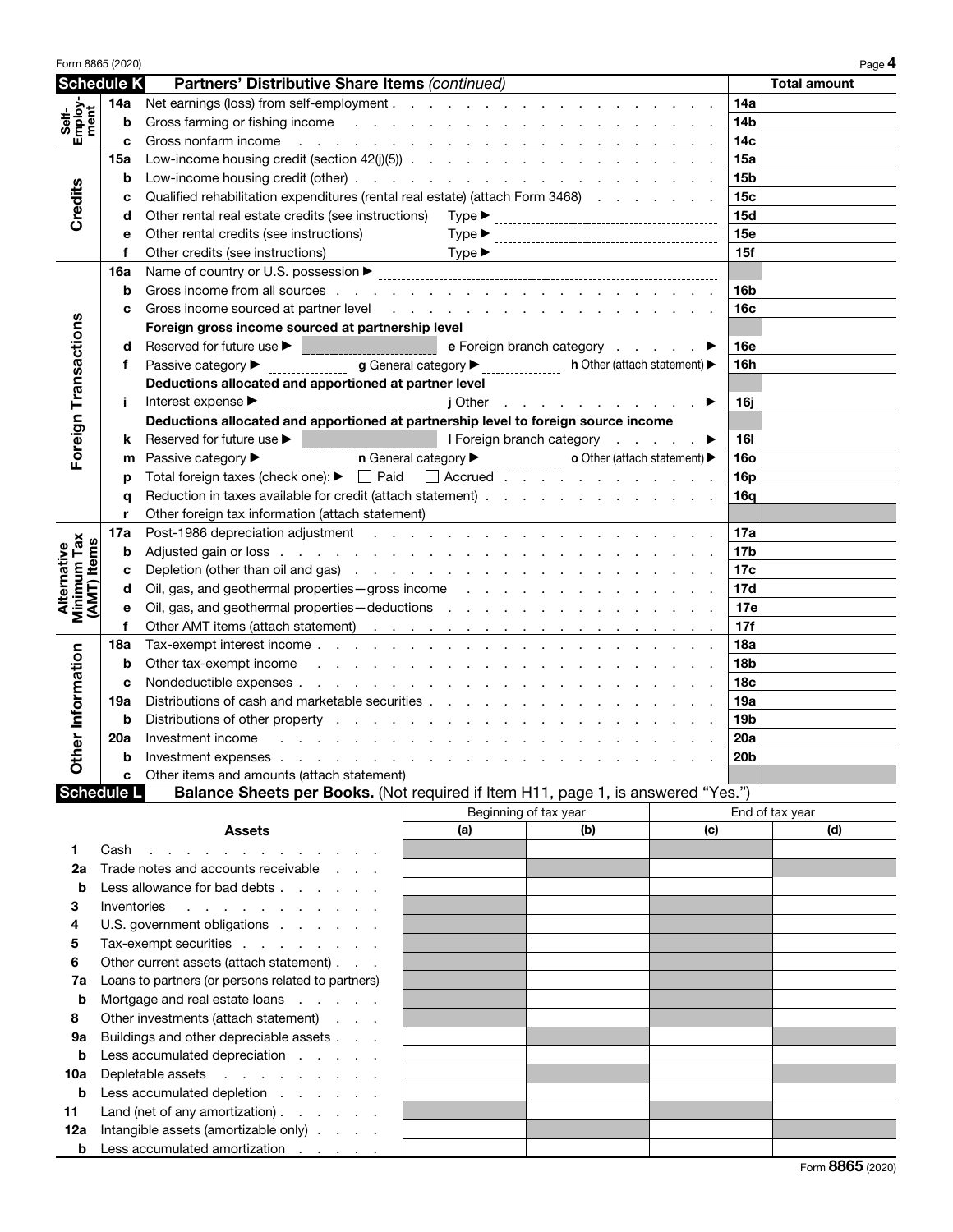|              | Form 8865 (2020)                                                                                            |                                                                                              |     |     |                                       |                   |                 | Page 5   |
|--------------|-------------------------------------------------------------------------------------------------------------|----------------------------------------------------------------------------------------------|-----|-----|---------------------------------------|-------------------|-----------------|----------|
|              | <b>Schedule L</b>                                                                                           | Balance Sheets per Books. (Not required if Item H11, page 1, is answered "Yes.") (continued) |     |     |                                       |                   |                 |          |
|              |                                                                                                             |                                                                                              |     |     | Beginning of tax year                 |                   | End of tax year |          |
|              |                                                                                                             |                                                                                              | (a) |     | (b)                                   | (c)               |                 | (d)      |
| 13           | Other assets (attach statement)                                                                             |                                                                                              |     |     |                                       |                   |                 |          |
| 14           | Total assets                                                                                                |                                                                                              |     |     |                                       |                   |                 |          |
|              | <b>Liabilities and Capital</b>                                                                              |                                                                                              |     |     |                                       |                   |                 |          |
| 15           | Accounts payable                                                                                            |                                                                                              |     |     |                                       |                   |                 |          |
| 16           | Mortgages, notes, bonds payable in less than 1 year                                                         |                                                                                              |     |     |                                       |                   |                 |          |
| 17           | Other current liabilities (attach statement).                                                               |                                                                                              |     |     |                                       |                   |                 |          |
| 18           | All nonrecourse loans                                                                                       |                                                                                              |     |     |                                       |                   |                 |          |
| 19a          | Loans from partners (or persons related to partners)                                                        |                                                                                              |     |     |                                       |                   |                 |          |
| b            | Mortgages, notes, bonds payable in 1 year or more                                                           |                                                                                              |     |     |                                       |                   |                 |          |
| 20           | Other liabilities (attach statement)                                                                        |                                                                                              |     |     |                                       |                   |                 |          |
| 21           | Partners' capital accounts                                                                                  |                                                                                              |     |     |                                       |                   |                 |          |
| 22           | Total liabilities and capital                                                                               |                                                                                              |     |     |                                       |                   |                 |          |
|              | <b>Schedule M</b>                                                                                           | <b>Balance Sheets for Interest Allocation</b>                                                |     |     |                                       |                   |                 |          |
|              |                                                                                                             |                                                                                              |     |     | (a)                                   |                   |                 | (b)      |
|              |                                                                                                             |                                                                                              |     |     | Beginning of                          |                   |                 | End of   |
|              |                                                                                                             |                                                                                              |     |     | tax year                              |                   |                 | tax year |
| 1            | Total U.S. assets<br>the contract of the contract of                                                        |                                                                                              |     |     |                                       |                   |                 |          |
| 2            | Total foreign assets:                                                                                       |                                                                                              |     |     |                                       |                   |                 |          |
| а            | Passive category                                                                                            |                                                                                              |     |     |                                       |                   |                 |          |
| b            |                                                                                                             |                                                                                              |     |     |                                       |                   |                 |          |
| c            | Other (attach statement) <u>.</u>                                                                           |                                                                                              |     |     |                                       |                   |                 |          |
|              | Schedule M-1 Reconciliation of Income (Loss) per Books With Income (Loss) per Return. (Not required if Item |                                                                                              |     |     |                                       |                   |                 |          |
|              | H11, page 1, is answered "Yes.")                                                                            |                                                                                              |     |     |                                       |                   |                 |          |
|              |                                                                                                             |                                                                                              | 6   |     | Income recorded on books this         |                   |                 |          |
| 1            | Net income (loss) per books.                                                                                |                                                                                              |     | tax | not included<br>year                  | on                |                 |          |
| 2            | Income included on Schedule K,                                                                              |                                                                                              |     |     | Schedule K, lines 1 through 11        |                   |                 |          |
|              | lines 1, 2, 3c, 5, 6a, 7, 8, 9a, 10,                                                                        |                                                                                              |     |     | (itemize):                            |                   |                 |          |
|              | and 11 not recorded on books                                                                                |                                                                                              |     |     | a Tax-exempt interest \$              |                   |                 |          |
|              | this tax year (itemize):                                                                                    |                                                                                              |     |     |                                       |                   |                 |          |
|              | ________________________________                                                                            |                                                                                              | 7   |     | Deductions included on Schedule       |                   |                 |          |
| 3            | Guaranteed payments (other                                                                                  |                                                                                              |     |     | K, lines 1 through 13d, and 16p not   |                   |                 |          |
|              | than health insurance).                                                                                     |                                                                                              |     |     | charged against book income this      |                   |                 |          |
| 4            | Expenses recorded on books                                                                                  |                                                                                              |     |     | tax year (itemize):                   |                   |                 |          |
|              | this tax year not included on                                                                               |                                                                                              |     |     |                                       |                   |                 |          |
|              | Schedule K, lines 1 through                                                                                 |                                                                                              |     |     |                                       |                   |                 |          |
|              | 13d, and 16p (itemize):                                                                                     |                                                                                              |     |     | ------------------------------------- |                   |                 |          |
| а            | Depreciation \$                                                                                             |                                                                                              |     |     |                                       |                   |                 |          |
| b            | Travel and entertainment \$                                                                                 |                                                                                              | 8   |     | Add lines 6 and 7                     |                   |                 |          |
|              | ----------------------------------                                                                          |                                                                                              | 9   |     | Income (loss). Subtract line 8        |                   |                 |          |
| 5.           | Add lines 1 through 4                                                                                       |                                                                                              |     |     | from line 5 $\cdots$ $\cdots$         |                   |                 |          |
|              | Schedule M-2 Analysis of Partners' Capital Accounts. (Not required if Item H11, page 1, is answered "Yes.") |                                                                                              |     |     |                                       |                   |                 |          |
| 1.           | Balance at beginning of tax year                                                                            |                                                                                              | 6   |     | Distributions: a Cash                 |                   |                 |          |
| $\mathbf{2}$ | Capital contributed:                                                                                        |                                                                                              |     |     |                                       | <b>b</b> Property |                 |          |
|              | a Cash                                                                                                      |                                                                                              | 7   |     | Other decreases (itemize): \$         |                   |                 |          |
|              | <b>b</b> Property                                                                                           |                                                                                              |     |     |                                       |                   |                 |          |
| 3            | Net income (loss) per books.                                                                                |                                                                                              |     |     |                                       |                   |                 |          |
| 4            | Other increases (itemize): \$                                                                               |                                                                                              |     |     |                                       |                   |                 |          |
|              | -----------------------------------                                                                         |                                                                                              | 8   |     | Add lines 6 and 7                     |                   |                 |          |
|              |                                                                                                             |                                                                                              | 9   |     | Balance at end of tax year.           |                   |                 |          |
| 5.           | Add lines 1 through 4                                                                                       |                                                                                              |     |     | Subtract line 8 from line 5           |                   |                 |          |

Form 8865 (2020)